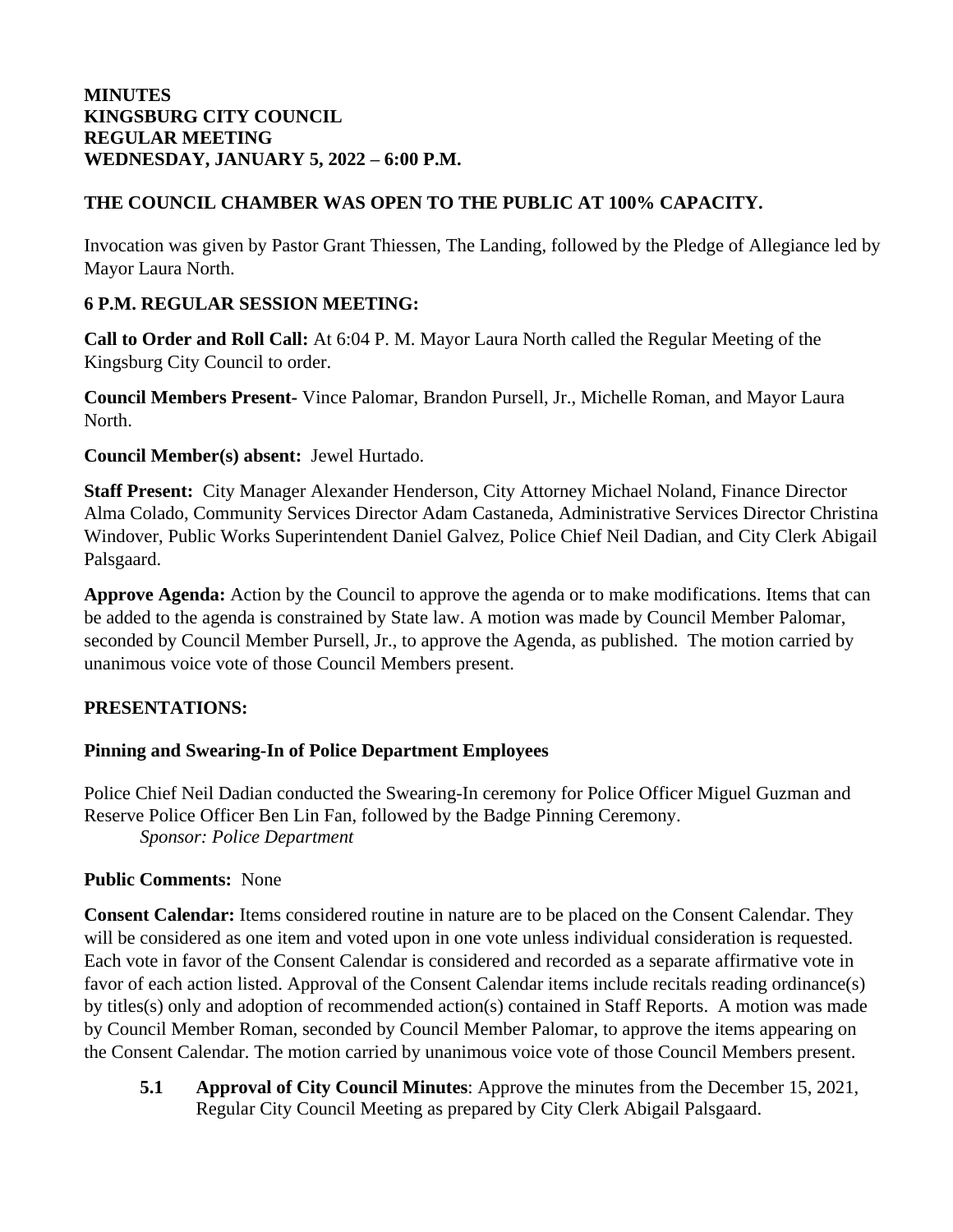*Sponsor: City Clerk's Office*

**5.2 Check Register:** Ratify/approve payment of bills listed on the check register for the period December 9, 2021, through December 22, 2021 as prepared by Accounts Payable Clerk Marsha Alves. *Sponsor: Finance Department*

**5.3 Approve the Claim filed by Patricia Perez for her claim filed on November 3, 2021, for \$153.28 and the Claim filed by her insurance State Farm for \$7,697.50-**Staff Report by City Clerk Abigail Palsgaard. *Sponsor: City Clerk*

- **5.4 Approve Kingsburg Police Officer Association 2022-2024 Memorandum of Understanding. -** Staff Report by Administrative Services Director Christina Windover. *Sponsor: Administrative Services*
- **5.5 Approve Kingsburg Public Service Employees Association 2022-2024 Memorandum of Understanding. -** Staff Report by Administrative Services Director Christina Windover. *Sponsor: Administrative Services*
- **5.6 Approve the Salary Chart Effective January 1, 2022** Staff Report by Administrative Services Director Christina Windover. *Sponsor: Administrative Services*

## **REGULAR CALENDAR**

**2019-2020 GFOA CAFR Award**- Staff Report by Finance Director Alma Colado *Sponsor: Finance Department*

City Manager Alexander Henderson made the presentation. This is the 5<sup>th</sup> year in a row of receiving this award. Council thanked Finance Director Colado and staff for their hard work on this.

Informational- No Action Necessary

**Clean California Local Grant Program Discussion-** Staff report by Community Services Director Adam Castaneda *Sponsor: Community Service Department*

**Presentation by Community Services Director Adam Castaneda** – Mr. Castaneda explained that the grant's intent is to reduce waste and debris in the public right-of-way, enhance public health by improving public spaces, and advance equity for under-served communities. Mr. Castaneda went over 6 areas that would qualify for the grant. Staff is looking for recommendation for projects moving forward. Caltrans right-of-way was discussed. Council Member Roman said that there is another grant for beautifying of underpasses. Mayor North stated that her priority is Memorial Park Bathrooms and the Bandshell, and underpasses. Council Member Pursell stated that Memorial Park and shade structures would be his recommendation. Council Member Palomar said his constituents have requested shade structures. Shade structures are a priority for him. Mayor North said that she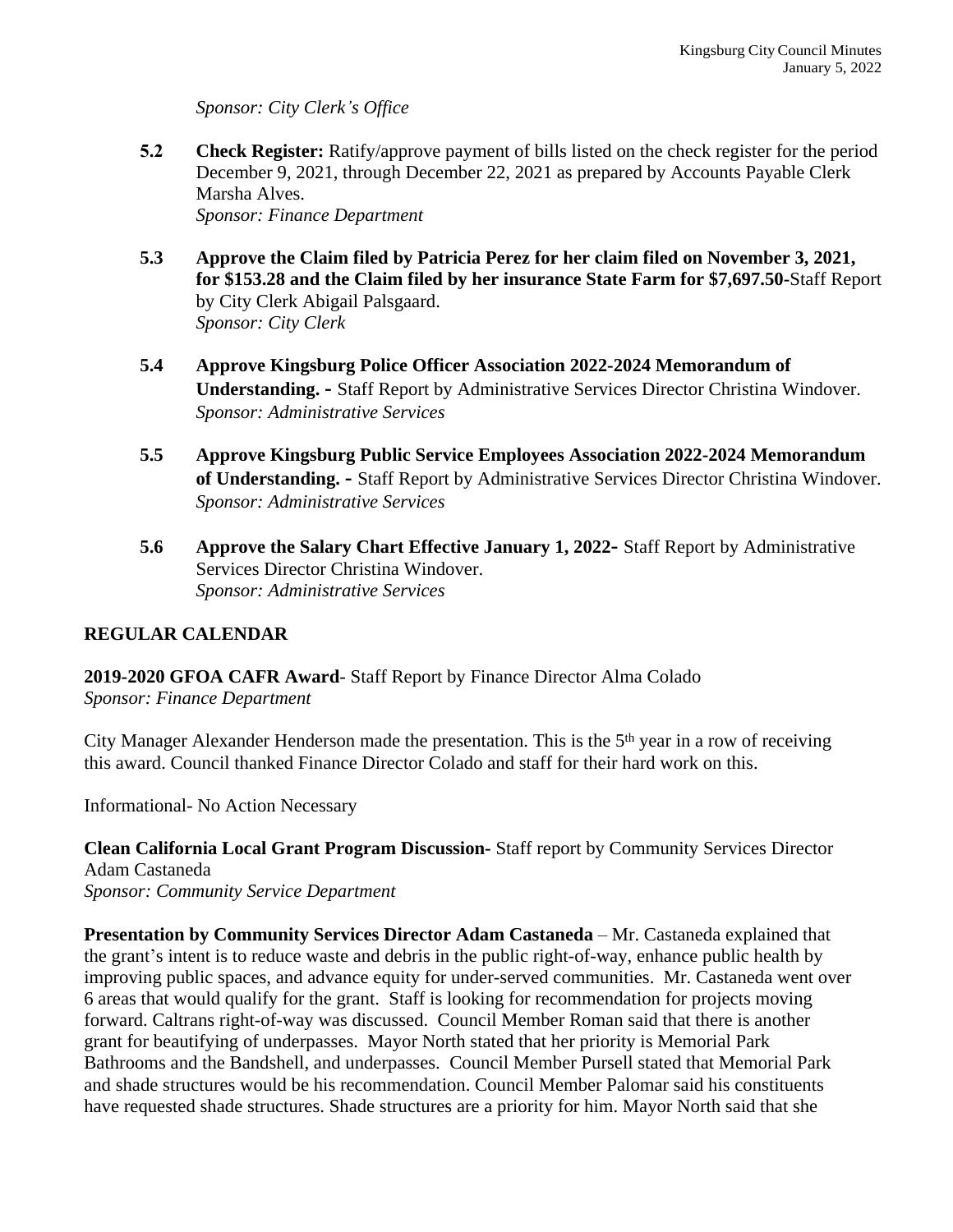likes the art murals and discussed it being a BID project. She stated that the direction is for Memorial Park and shade structures.

## **COUNCIL REPORTS AND STAFF COMMUNICATIONS**

**Community Services Commission** – Mayor North reported that it has not met.

**Public Safety Committee** – Council Member Palomar reported that it has not met.

**Chamber of Commerce** – Council Member Pursell, Jr. reported on the Annual Awards Dinner to be held on January 27<sup>th</sup>.

**Economic Development** – Council Member Roman reported that they met and discussed the sports complex and are looking for grants. They also talked about and approved the small art murals in the downtown area project. She updated Council on the progress of the Roadhouse project.

**Finance Committee** – Council Member Pursell, Jr. reported that they have not met.

**Planning Commission** – Mayor North reported that they are meeting next week.

**South Kings Groundwater Sustainability Agency Joint Powers Authority (SKGSA)** – City Manager Alexander Henderson reported that they have not met.

**Downtown Business Improvement District**- Council Member Roman reported they met and discussed downtown Christmas trees, hiring the trolley for upcoming events, going out to bid for a photographer, and the downtown murals. The BID approved the Mural Project.

**Council of Governments** – Council Member Roman reported that they have not met.

**Council Member Reports –** Council Member Roman reported that she had toured the T-Mobile site with Supervisor Buddy Mendes.

**City Manager's Report** – City Manager Alexander Henderson spoke about a Joint Meeting with City Council and the Planning Commission related to housing allocations. He updated Council on the Swedish Mill project, stating that graffiti was painted over today. There may be a local business owner who will enter into a lease agreement with tenant improvements.

# **FUTURE AGENDA ITEMS:**

*None*

**ADJOURN –** At 6:43 P. M. the Kingsburg City Council Regular Meeting was adjourned out of the Regular Calendar into Closed Session to discuss the following item(s):

9.1 Public Employment: California Government Code Section 54957 Title: City Manager

**Adjourn out of Closed Session into Regular Kingsburg City Council Meeting and report out of Closed Session - 7:10 P. M.**